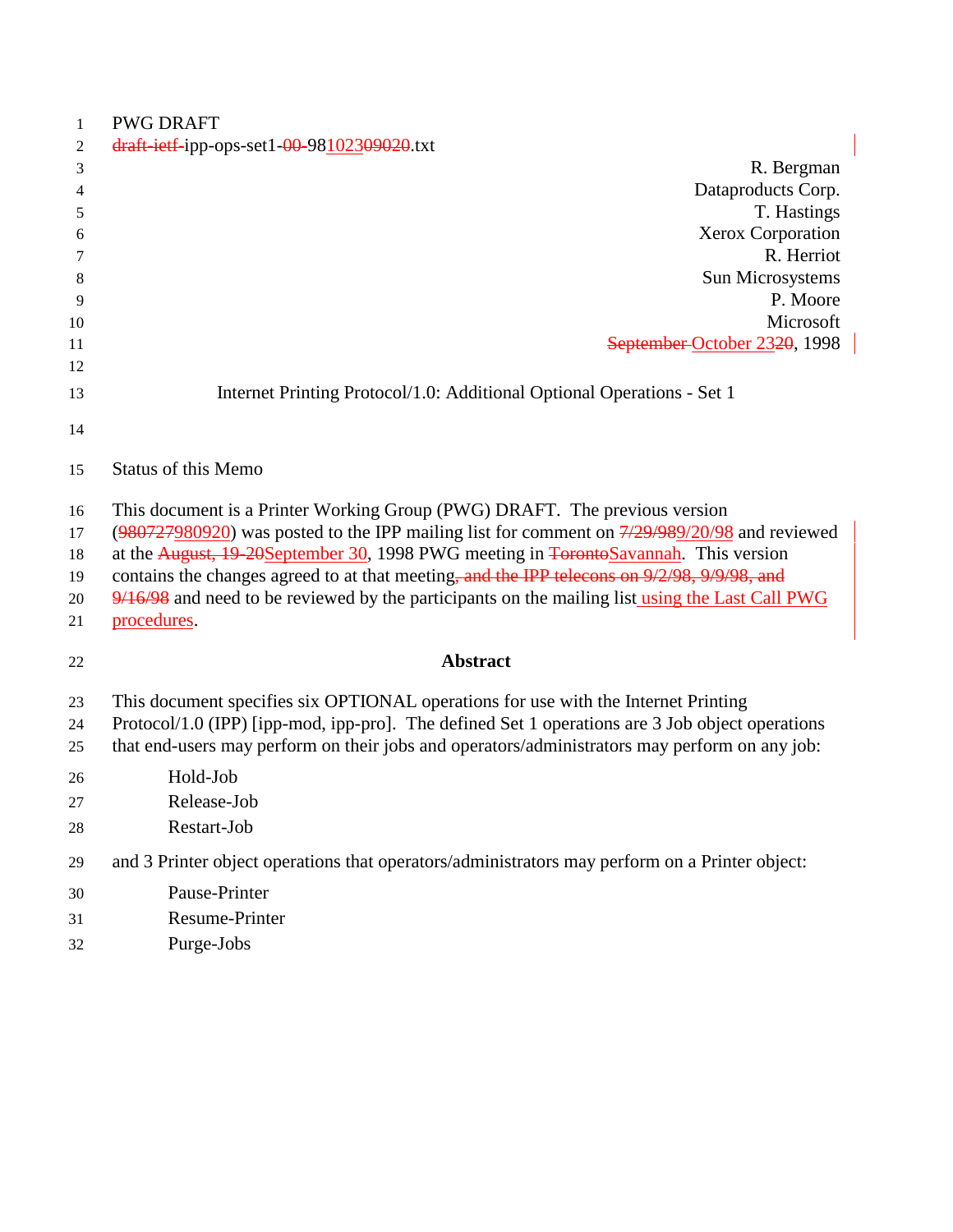| 33 |                                                                                          |   |
|----|------------------------------------------------------------------------------------------|---|
| 34 | <b>Table of Contents</b>                                                                 |   |
| 35 | 1                                                                                        |   |
| 36 | 2                                                                                        |   |
| 37 |                                                                                          |   |
| 38 |                                                                                          |   |
| 39 |                                                                                          |   |
| 40 |                                                                                          |   |
| 41 | Additional "job-state-reasons" and the Job History concept<br>3                          |   |
| 42 | 3.1 The "job history" concept                                                            | 7 |
| 43 | 3.2 Add a new 'job-restartable' value to the "job-state-reasons" attribute               | 8 |
| 44 | $\overline{4}$                                                                           |   |
| 45 |                                                                                          |   |
| 46 | 4.1.1 Add a new 'moving-to-paused' value to the "printer-state-reasons" attribute $1240$ |   |
| 47 |                                                                                          |   |
| 48 |                                                                                          |   |
| 49 | 5                                                                                        |   |
| 50 | 6                                                                                        |   |
|    |                                                                                          |   |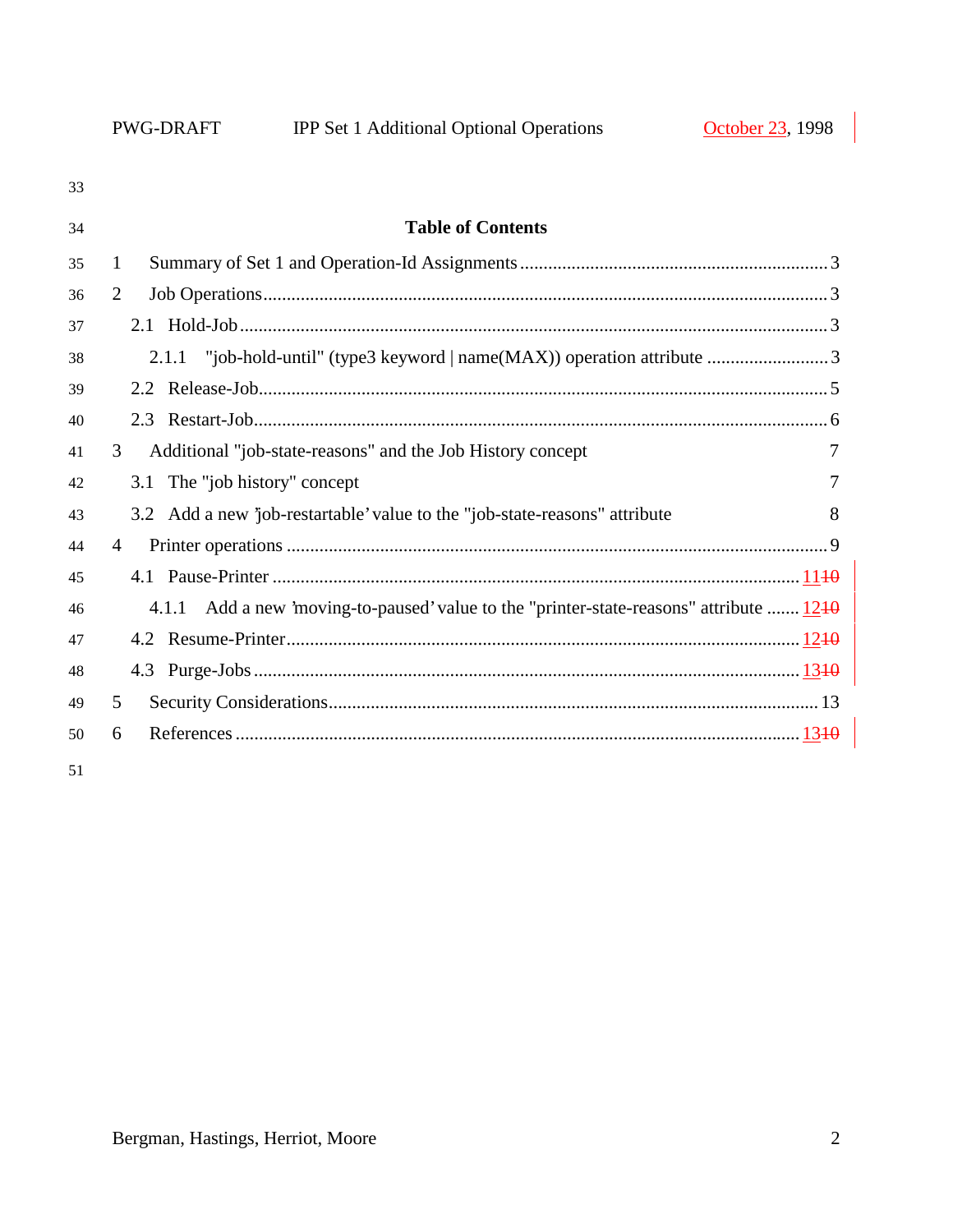## 52 **1 Summary of Set 1 and Operation-Id Assignments**

53 The Set 1 operations are summarized in the following table:

| Operation<br>Name     | Operation-<br>Id | Brief description                                                    |  |
|-----------------------|------------------|----------------------------------------------------------------------|--|
| Hold-Job              | 0x000C           | Holds a pending job so that it cannot be scheduled for<br>processing |  |
| Release-Job           | 0x000D           | Allows a previously held job to be scheduled for<br>processing       |  |
| Restart-Job           | 0x000E           | Restarts a job as the same job on the same Printer object            |  |
|                       | 0x000F           | Reserved for the future.                                             |  |
| Pause-Printer         | 0x0010           | Stops the device(s) as soon as possible from processing<br>jobs      |  |
| <b>Resume-Printer</b> | 0x0011           | Resumes the device(s) processing jobs                                |  |
| Purge-Jobs            | 0x0012           | Removes all jobs from the Printer regardless of job state            |  |

54 All of the operations in Set 1 are OPTIONAL for an IPP object to support. Unless the

55 specification of an OPTIONAL operation requires support of another OPTIONAL operation,

56 conforming implementations may support any combination of these operations.

## 57 **2 Job Operations**

58 The job operations in Set 1 are for use by end users on their jobs and by operators and

59 administrators on any jobs. The operation attributes in requests and responses for the job

60 operations are the same as the standard Cancel-Job operation (see [model] 3.3.3). Additional

61 operation attributes are specified that the client MAY supply in a request. In addition, the IPP

62 object MUST return the "job-state" [ipp-mod 4.3.7] attribute and, if supported, the "job-state-

63 reasons" [ipp-mod 4.3.8] attribute in the response as Group 3 Job Attributes in order to indicate

64 the effect of the operation on the job object.

### 65 **2.1 Hold-Job**

- 66 This operation allows a client to hold a pending job in the queue so that it is not eligible for
- 67 scheduling. If the Hold-Job operation is supported, then the Release-Job operation MUST be 68 supported, and vice-versa.

### 69 **2.1.1 "job-hold-until" (type3 keyword | name(MAX)) operation attribute**

- 70 The client OPTIONALLY supplies this attribute. The IPP object MUST support this operation
- 71 attribute in a Hold-Job request, if it supports the "job-hold-until" Job template attribute in create
- 72 operations. See [ipp-mod] section 4.2.2. Otherwise, the IPP object NEED NOT support the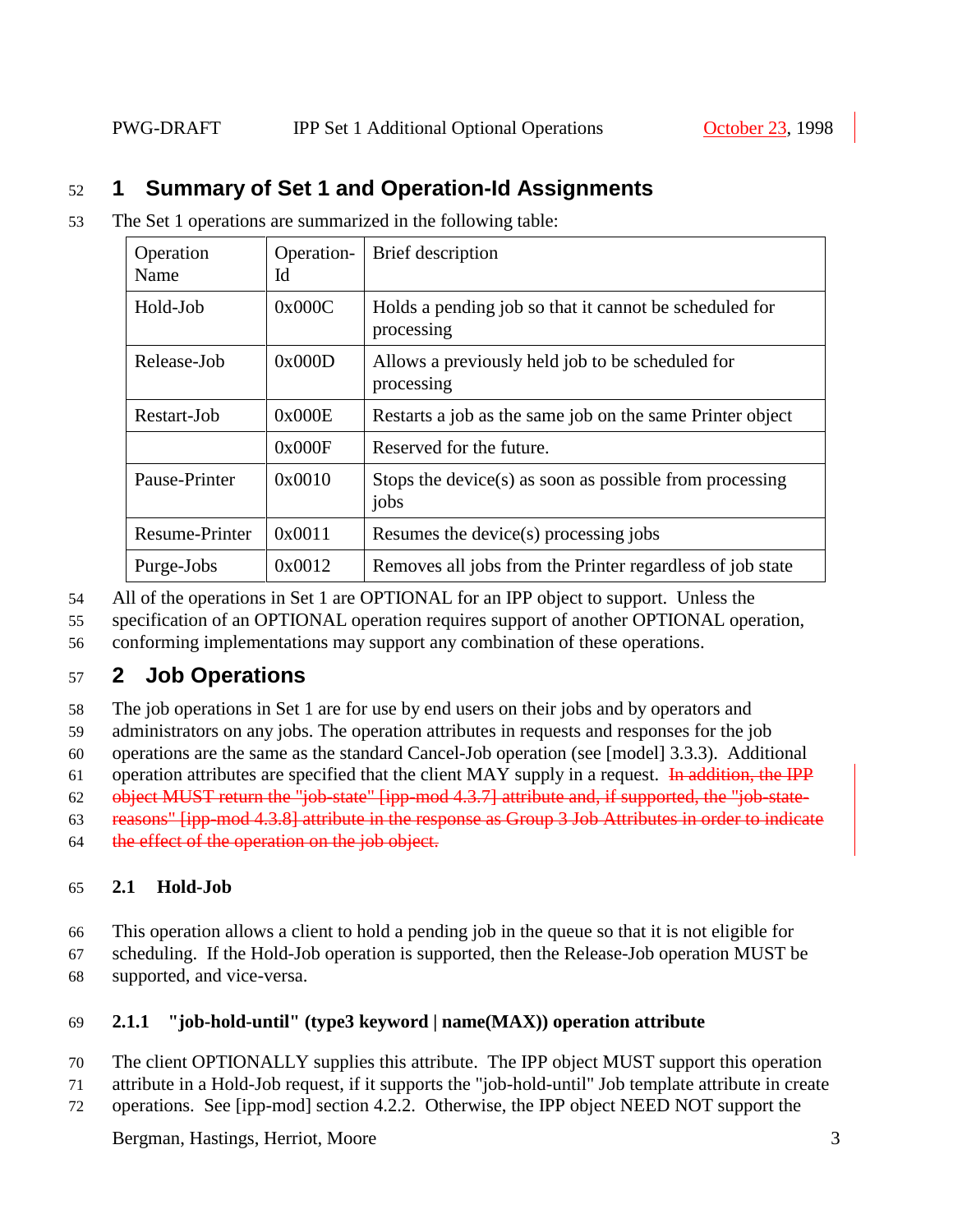73 "job-hold-until" operation attribute in a Hold-Job request. If supplied and supported as specified

in the Printer's "job-hold-until-supported" attribute, the IPP object copies the attribute to the Job

object, replacing the job's previous "job-hold-until" attribute, if present, and makes the job a

candidate for scheduling during the supplied named time period.

As with all operations, if the client supplies the "job-hold-until" (or any OPTIONAL) Operation

attribute that is unknown or unsupported or the value is unsupported, the IPP object MUST

accept and perform the operation, ignoring the unknown or unsupported operation attribute and

returning the ignored or unsupported attributes and/or values in Group 2 Unsupported Attributes

(see [ipp-mod] sections 3.3.3.2 and 16.3.6).

If the client (1) supplies a value that specifies a time period that has already started or the 'no-

hold' value [ipp-mod 4.2.2] (meaning don't hold the job) and (2) the IPP object supports the "job-

hold-until" operation attribute and there are no other reasons to hold the job, the IPP object

MUST accept the operation and make the job be a candidate for processing immediately (see

[ipp-mod] Section 4.2.2).

The following new keyword value is defined for use with the "job-hold-until" Job Template

attribute in job create operations and the "job-hold-until" operation attribute in Hold-Job and

Restart-Job operations:

 'indefinite': - the job is held indefinitely, until a client performs a Release-Job or Restart-Job operation

If the client does not supply a "job-hold-until" operation attribute in the request, the IPP object

MUST populate the job object with a "job-hold-until" attribute with the 'indefinite' value (if IPP

object supports the "job-hold-until" attribute) and hold the job indefinitely, until a client performs

- a Release-Job or Restart-Job operation.
- The IPP object SHOULD support the "job-hold-until" Job Template attribute for use in job create

operations with at least the 'indefinite' value, if it supports the Hold-Job operation. Otherwise, a

client cannot create a job and hold it immediately (without picking some supported time period

- in the future).
- The IPP object MUST accept or reject the request based on the job's current state, transition the
- 101 job to the indicated new state<del>, and return the indicated new "job-state" attribute and status code</del>
- as follows:

| Current "job-state" | New "job-state" | IPP object's response status code and action: |
|---------------------|-----------------|-----------------------------------------------|
| 'pending'           | 'pending-held'  | 'successful-ok' See Note 1                    |
| 'pending'           | 'pending'       | 'successful-ok' See Note 2                    |
| 'pending-held'      | 'pending-held'  | 'successful-ok' See Note 1                    |
| 'pending-held'      | 'pending'       | 'successful-ok' See Note 2                    |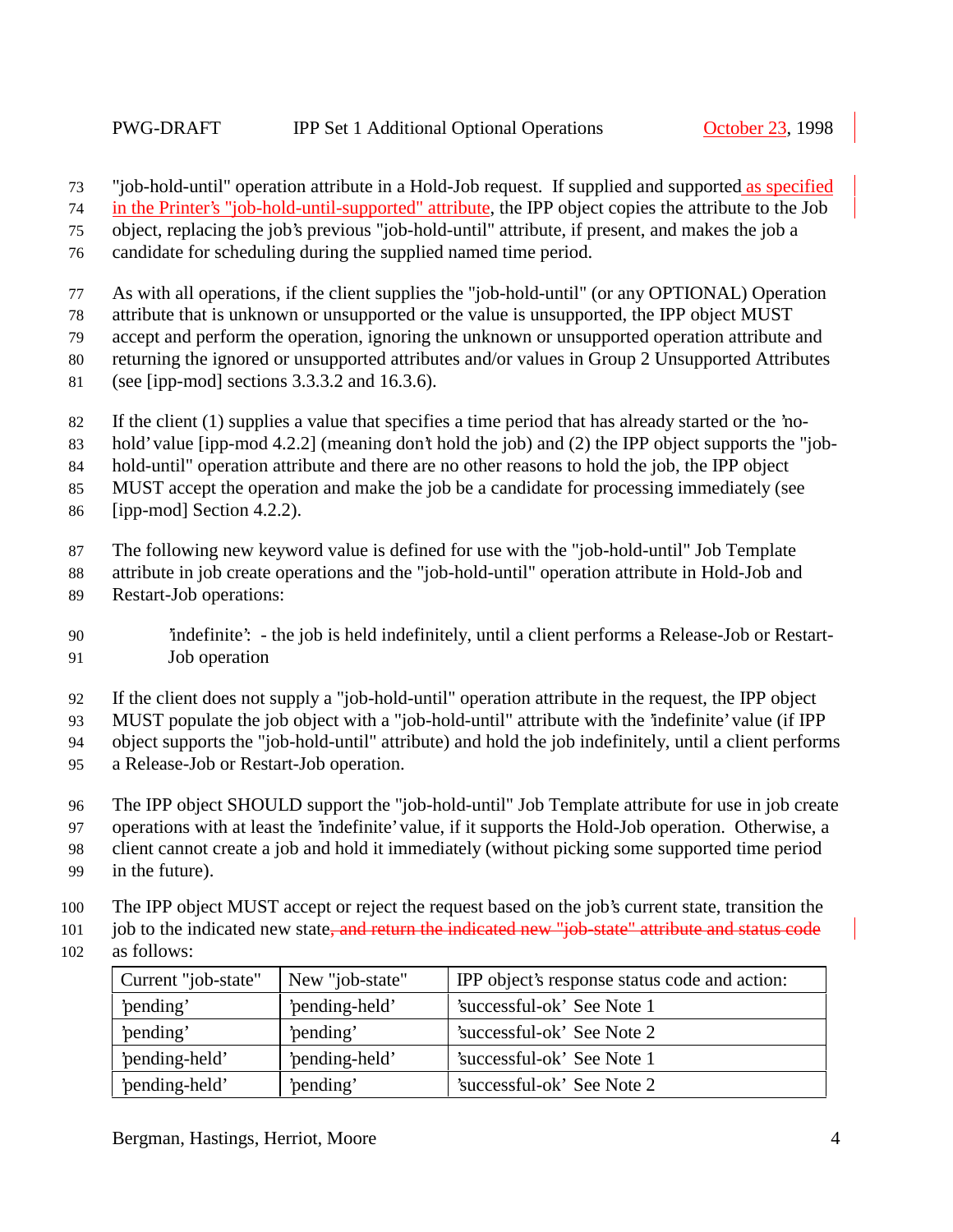| processing           | processing'          | 'client-error-not-possible' |
|----------------------|----------------------|-----------------------------|
| 'processing-stopped' | 'processing-stopped' | 'client-error-not-possible' |
| 'completed'          | 'completed'          | 'client-error-not-possible' |
| 'canceled'           | 'canceled'           | 'client-error-not-possible' |
| 'aborted'            | 'aborted'            | 'client-error-not-possible' |

Note 1: If the OPTIONAL "job-state-reasons" attribute is supported and if the implementation

 supports multiple reasons for a job to be in the 'pending-held' state, the IPP object MUST add the 'job-hold-until-specified' value to the job's "job-state-reasons" attribute.

Note 2: If the IPP object supports the "job-hold-until" operation attribute, but the specified time

period has already started (or is the 'no-hold' value) and there are no other reasons to hold the job,

the IPP object MUST make the job be a candidate for processing immediately (see [ipp-mod]

Section 4.2.2) by putting the job in the 'pending' state.

Note: In order to keep the Hold-Job operation simple, such a request is rejected when the job is

in the 'processing' or 'processing-stopped' states. If an operation is needed to hold jobs while in

these states, it will be added as an additional operation, rather than overloading the Hold-Job

- operation. Then it is clear to clients by querying the Printer object's "operations-supported" [ipp-
- mod 4.4.13] and the Job object's "job-state" [ipp-mod 4.3.7] attributes which operations are
- possible.

*Access Rights:* The requesting user must either be the submitter of the job or an operator or

117 administrator of the Printer object (see [ipp-mod] Section 1). Otherwise, the IPP object MUST

reject the operation and return: 'client-error-forbidden', 'client-error-not-authenticated', or 'client-

error-not-authorized' as appropriate.

### **2.2 Release-Job**

This operation allows a client to release a previously held job so that it is again eligible for

scheduling. This operation removes the "job-hold-until" job attribute, if present, from the job

 object that had been supplied in the create or most recent Hold-Job or Restart-Job operation and remove its effect on the job.

- If the Hold-Job operation is supported, then the Release-Job operation MUST be supported, and vice-versa.
- If the OPTIONAL "job-state-reasons" attribute is supported, the IPP object MUST remove the
- 'job-hold-until-specified' value from the job's "job-state-reasons" attribute, if present.
- The IPP object MUST accept or reject the request based on the job's current state, transition the

130 job to the indicated new state, and return the indicated new "job-state" attribute and status code

as follows:

| Current "job-state"   New "job-state" |          | <b>IPP</b> object's response status code and action: |
|---------------------------------------|----------|------------------------------------------------------|
| pending'                              | pending' | 'successful-ok' No effect on the job.                |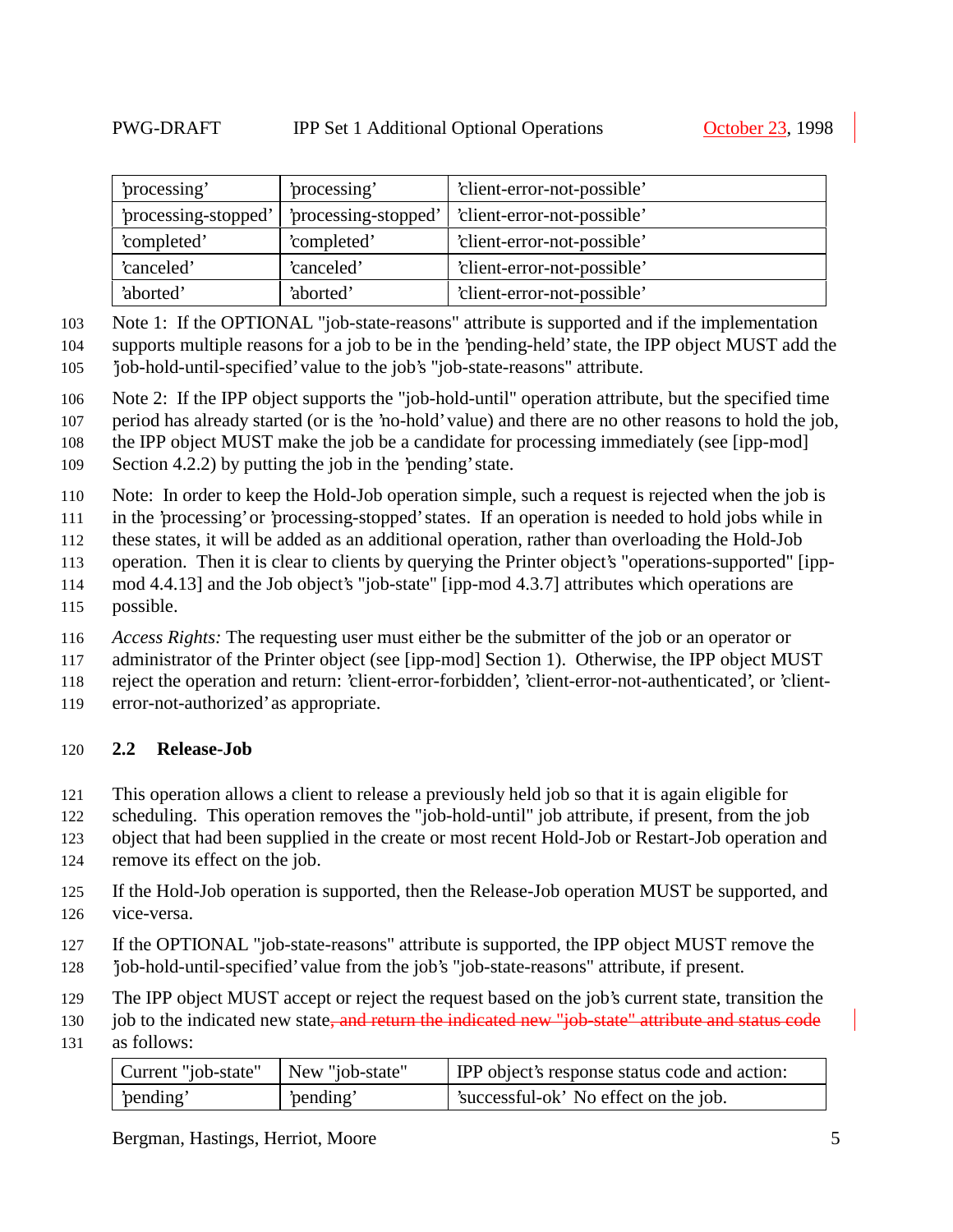| 'pending-held'         | 'pending-held'       | 'successful-ok' See Note 1            |
|------------------------|----------------------|---------------------------------------|
| 'pending-held'         | 'pending'            | 'successful-ok'                       |
| 'processing'           | 'processing'         | 'successful-ok' No effect on the job. |
| 'processing-stopped'   | 'processing-stopped' | 'successful-ok' No effect on the job. |
| 'completed'            | 'completed'          | 'client-error-not-possible'           |
| 'canceled'             | 'canceled'           | 'client-error-not-possible'           |
| 'aborted'<br>'aborted' |                      | 'client-error-not-possible'           |

Note 1: If there are other reasons to keep the job in the 'pending-held' state, such as 'resources-

are-not-ready', the job remains in the 'pending-held' state. Thus the 'pending-held' state is not just

for jobs that have the 'job-hold-until' applied to them, but are for any reason to keep the job from

being a candidate for scheduling and processing, such as 'resources-are-not-ready'. See the "job-

hold-until" attribute ([ipp-mod] Section 4.2.2).

*Access Rights:* The requesting user must either be the submitter of the job or an operator or

administrator of the Printer object. Otherwise, the IPP object MUST reject the operation and

return: 'client-error-forbidden', 'client-error-not-authenticated', or 'client-error-not-authorized' as

appropriate.

#### **2.3 Restart-Job**

This operation allows a client to restart a job that is retained in the queue after processing has

completed. As an implementation option, a job in the 'processing' and/or 'processing-stopped'

states MAY be restarted.

The job is moved to the 'pending' job state and restarts at the beginning on the same IPP Printer

object with the same attribute values. The Job Description attributes that accumulate job

progress, such as "job-impressions-completed", "job-media-sheets-completed", and "job-k-

octets-processed", MUST be reset to 0 so that they give an accurate record of the job from its

 restart point. The job object MUST continue to use the same "job-uri" and "job-id" attribute values.

#### **2.3.1 "job-hold-until" (type3 keyword | name(MAX)) operation attribute**

 The client OPTIONALLY supplies this attribute. The IPP object MUST support this operation attribute in a Restart-Job request, if it supports the "job-hold-until" Job template attribute in

create operations. See [ipp-mod] section 4.2.2. Otherwise, the IPP object NEED NOT support

 the "job-hold-until" operation attribute in a Restart-Job request. If supplied and supported, the IPP object copies the attribute to the Job object, replacing the job's previous "job-hold-until"

attribute, if present, and makes the job a candidate for scheduling during the supplied named time

period.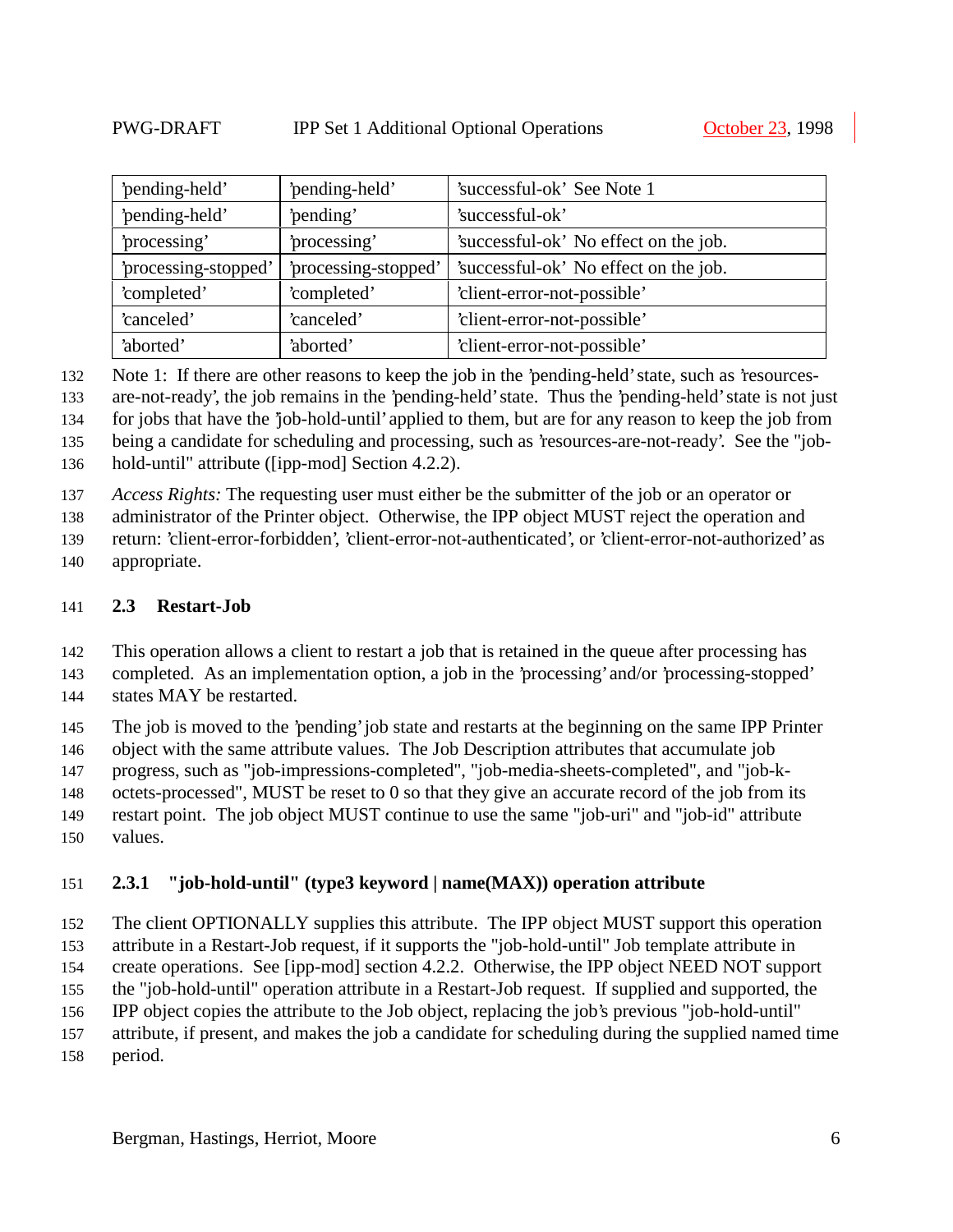159 See Section 2.1.1 for the common semantics of the "job-hold-until" operation attribute for the 160 Hold-Job operation and Restart-Job operation.

- 162 to modify other attributes before releasing the restarted job.
- 163 The IPP object MUST accept or reject the request based on the job's current state, transition the
- 164 job (or new job, depending on implementation) to the indicated new state, and return the 165 indicated new "job-state" attribute and status code as follows:

| Current "job-state"  | New "job-state"      | IPP object's response status code and action:    |
|----------------------|----------------------|--------------------------------------------------|
| 'pending'            | 'pending'            | 'client-error-not-possible'.                     |
| 'pending-held'       | 'pending-held'       | 'client-error-not-possible'.                     |
| 'processing'         | 'pending'            | OPTION 1: 'successful-ok' - job is started over. |
|                      |                      | See Note 1.                                      |
| 'processing'         | 'processing'         | OPTION 2: 'client-error-not-possible'.           |
| 'processing-stopped' | 'pending'            | OPTION 1: 'successful-ok' - job is started over. |
|                      |                      | See Note 1                                       |
| 'processing-stopped' | 'processing-stopped' | OPTION 2: 'client-error-not-possible'.           |
| 'completed'          | 'pending'            | 'successful-ok' - job is started over.           |
| 'canceled'           | 'pending'            | 'successful-ok' - job is started over.           |
| 'aborted'            | 'pending'            | 'successful-ok' - job is started over.           |

166

- 167 Note 1: For OPTION 1, the IPP object SHOULD indicate to clients that a Restart-Job operation
- 168 is possible while the job is in the 'processing' and/or 'processing-stopped' states, by populating the 169 job's "job-state-reasons" attribute with the 'job-restartable' value.
- 170 *Access Rights:* The requesting user must either be the submitter of the job or an operator or
- 171 administrator of the Printer object. Otherwise, the IPP object MUST reject the operation and
- 172 return: 'client-error-forbidden', 'client-error-not-authenticated', or 'client-error-not-authorized' as 173 appropriate.

# 174 **3 The Job History concept and additional "job-state-reasons"**

- 175 This section explains the so-called Printer object's "job-history" that contains the recently
- 176 completed, canceled, and aborted jobs. This section also specifies the 'job-restartable' value of
- 177 the "job-state-reasons" Job Description attribute for use with the Restart-Job operations.

### 178 **3.1 The "job history" concept**

- 179 When a job is completed, canceled, or aborted, the IPP Printer object MAY retain the job with its
- 180 document data in a restartable condition using the Restart-Job operation for an implementation-
- 181 defined time period which may be zero seconds. If the IPP object supports the "job-state-

<sup>161</sup> Note: In the future an OPTIONAL Modify-Job operation may be specified that allows the client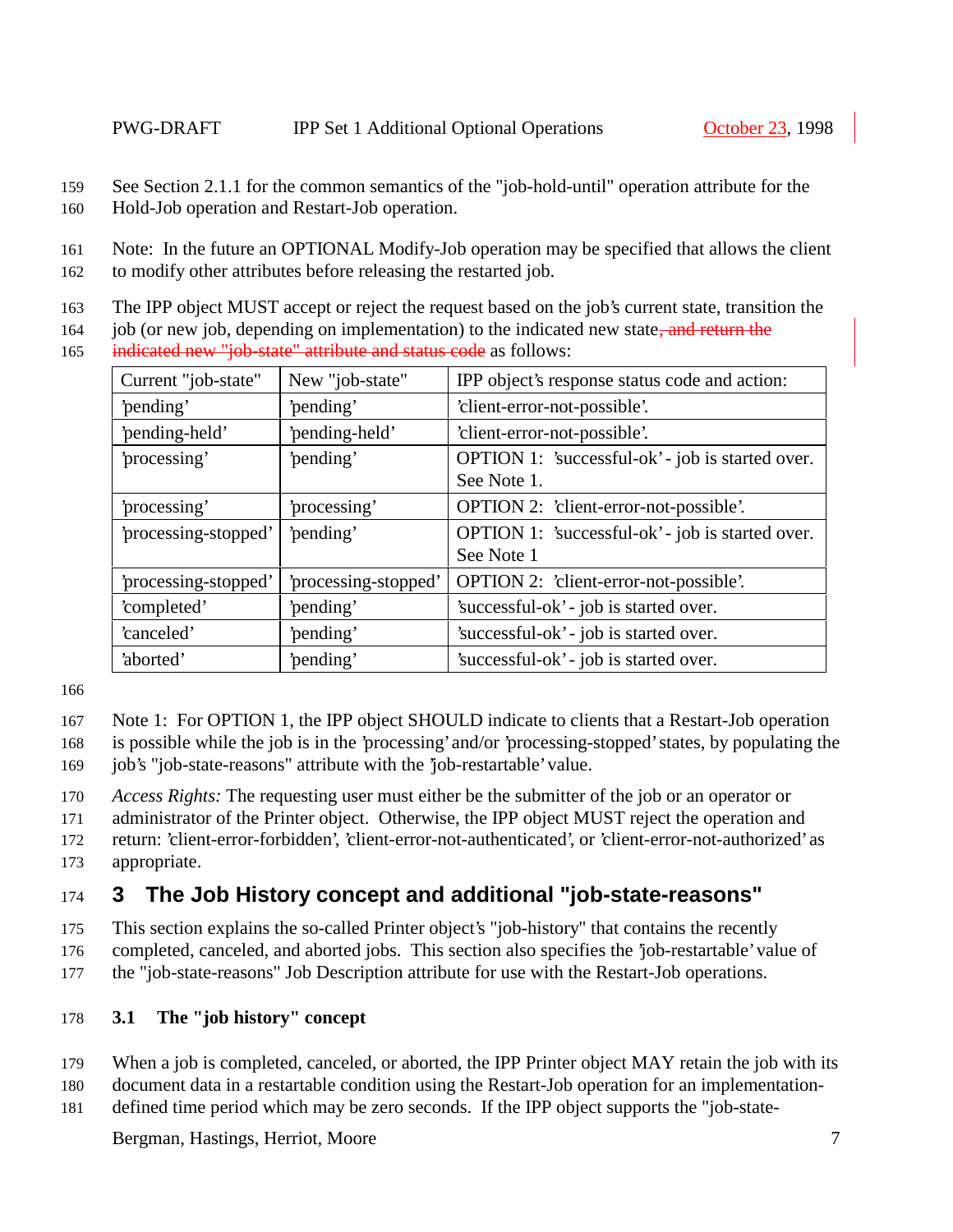reasons" attribute and the Restart-Job operation, then it SHOULD indicate that such jobs are

restartable by adding the 'job-restartable' value to the job's "job-state-reasons" attribute (see

Section 3.2) during that implementation-defined time period.

After the implementation-defined restartable time period expires, the Printer object deletes the

document data for the job and the job becomes part of the "job history". The Print object MAY

also delete any number of the job attributes. Since the job is no longer restartable, the Printer

object MUST remove the 'job-restartable' value from the job's "job-state-reasons" attribute, if

supported. Clients are able to query jobs in the Printer object's "job history" using Get-Job-

Attributes and Get-Jobs operations.

Subsequently, the IPP Printer removes jobs from its "job history" in an implementation-defined

manner, such as after a fixed time period (which MAY be zero seconds) or when the number of

jobs exceeds a fixed number. Thereupon, the job can no longer be queried using the Get-Job-

Attributes and Get-Jobs operations and the IPP object returns the 'client-error-not-found' or

'client-error-gone' as appropriate.

### **3.2 Add a new 'job-restartable' value to the "job-state-reasons" attribute**

The following new keyword value is specified for use with the "job-state-reasons" Job

Description attribute and the Restart-Job operation (see Section 2.3):

 'job-restartable' - This job is currently able to be restarted using the Restart-Job operation. With which job states this values is used depends on implementation, i.e., OPTION 1 vs. OPTION 2 in the job state transition table in Section 2.3. Whenever the IPP object will reject a Restart-Job operation for the job with the 'client-error-not-possible' error status code because the job is not restartable, the IPP object MUST remove this value from the job's "job-state-reasons" attribute.

 For example, after a job is completed (job state is 'completed', 'aborted', or 'canceled), the implementation MAY retain the job in a restartable condition for an implementation- defined time period. When that time elapses, an implementation MAY delete the document data, but MAY retain some or all of the job attributes as a "job history" for an additional implementation-defined time period. During this second time period, the implementation removes the 'job-restartable' value from the job's "job-state-reasons" attribute, since the job can no longer be restarted.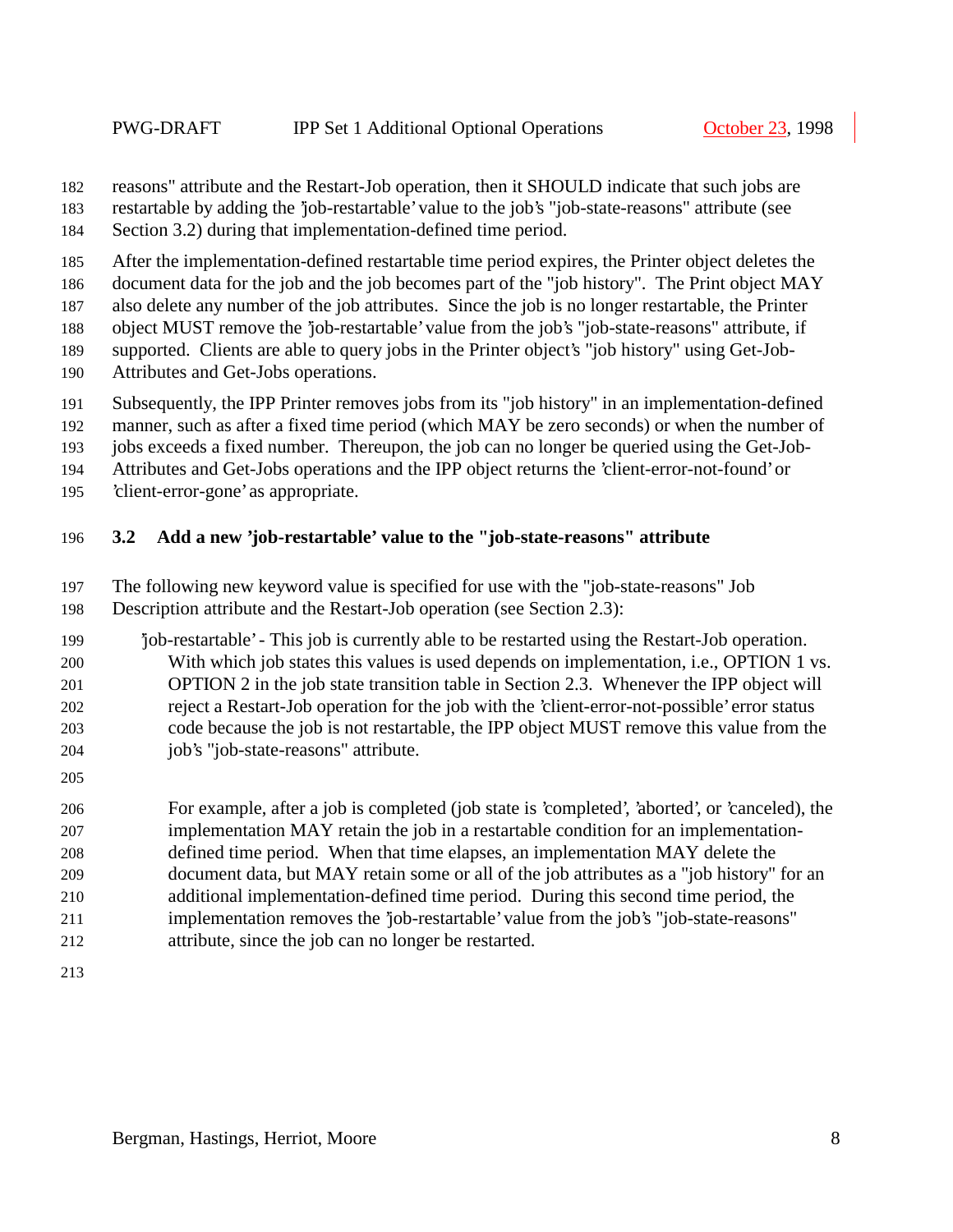PWG-DRAFT IPP Set 1 Additional Optional Operations October 23, 1998

#### **4 Printer operations**

 The printer operations in Set 1 are for use by operators and administrators of each Printer object. The following figure is copied from [ipp-mod] with the addition of the following arrow:

```
217 anx***
```
indicating an additional source of job submission using IPP or any other job submission protocol

that passes to the device but does NOT pass through the IPP Printer object in question.

Legend:

```
221
222 ##### indicates a Printer object which is
223 either embedded in an output device or is
224 hosted in a server. The Printer object
225 might or might not be capable of queuing/spooling.
226
227 any indicates any network protocol or direct
228 connect, including IPP
229
230 embedded printer:
231 output device
232 any****>+---------------+
233 O +--------+ | ########### |
234 /|\ | client |------------IPP------------># Printer # |
235 / \ +--------+ | # Object # |
236 | ########### |
237 +---------------+
238
239 hosted printer:
240 any****>+---------------+
24∪<br>241 O +−−−−−−−+ #############
242 /|\ | client |--IPP--># Printer #-any->| output device |
243 / \ +--------+ # Object # | |
244 ########### +---------------+
245
246
247 any****>+---------------+
248 fan out:
249 +-->| output device |
250 any/<br>251 0 +--------+ ############ /
251 O +--------+ ########### / +---------------+
252 /|\ | client |-IPP-># Printer #--*
253 / \ +--------+ # Object # \ +---------------+
254 ########### any\ | |
255 +-->| output device |
256 | |
257 +---------------+
```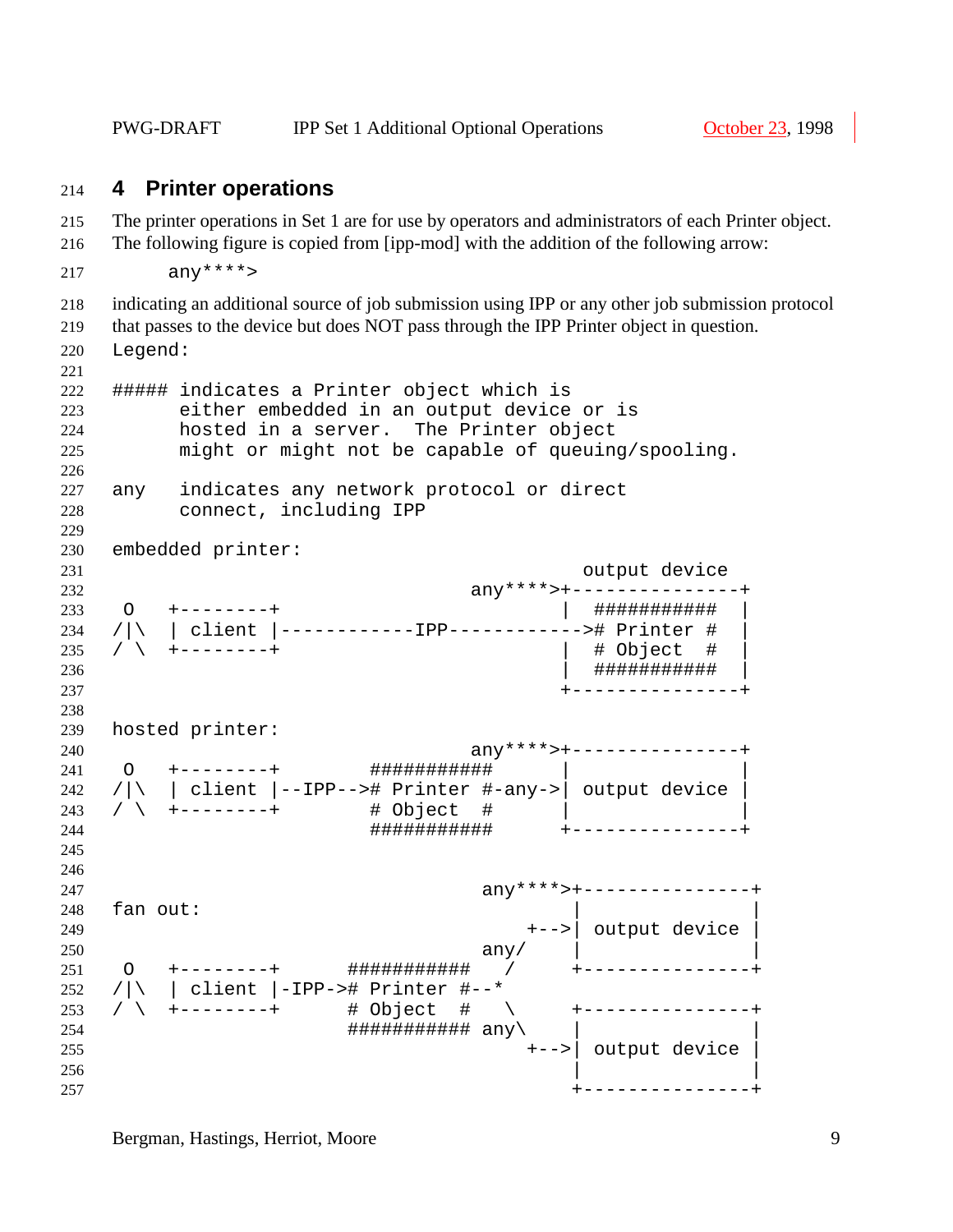|     | PWG-DRAFT                                                                                  | <b>IPP Set 1 Additional Optional Operations</b>                                             | October 23, 1998 |  |  |  |  |
|-----|--------------------------------------------------------------------------------------------|---------------------------------------------------------------------------------------------|------------------|--|--|--|--|
| 258 | The operation attributes for the Printer operation requests are as follows:-               |                                                                                             |                  |  |  |  |  |
| 259 |                                                                                            | Group 1: Operation Attributes                                                               |                  |  |  |  |  |
| 260 |                                                                                            | Natural Language and Character Set:                                                         |                  |  |  |  |  |
| 261 |                                                                                            | The "attributes-charset" and "attributes-natural-language" attributes as described in       |                  |  |  |  |  |
| 262 | section $3.1.4.1$ of [ipp-mod].                                                            |                                                                                             |                  |  |  |  |  |
| 263 |                                                                                            |                                                                                             |                  |  |  |  |  |
| 264 | Target:                                                                                    |                                                                                             |                  |  |  |  |  |
| 265 |                                                                                            | The "printer-uri" (uri) operation attribute which is the target for this operation as       |                  |  |  |  |  |
| 266 |                                                                                            | described in section 3.1.5 of [ipp-mod].                                                    |                  |  |  |  |  |
| 267 |                                                                                            |                                                                                             |                  |  |  |  |  |
| 268 | <b>Requesting User Name:</b>                                                               |                                                                                             |                  |  |  |  |  |
| 269 |                                                                                            | The "requesting-user-name" (name(MAX)) attribute SHOULD be supplied by the client           |                  |  |  |  |  |
| 270 |                                                                                            | as described in section 8.3 of [ipp-mod].                                                   |                  |  |  |  |  |
| 271 |                                                                                            | The operation attributes for the Printer operation responses are as follows:                |                  |  |  |  |  |
| 272 | Group 1: Operation Attributes                                                              |                                                                                             |                  |  |  |  |  |
| 273 | <b>Status Message:</b>                                                                     |                                                                                             |                  |  |  |  |  |
| 274 | In addition to the REQUIRED status code returned in every response, the response           |                                                                                             |                  |  |  |  |  |
| 275 | OPTIONALLY includes a "status-message" (text) operation attribute as described in          |                                                                                             |                  |  |  |  |  |
| 276 |                                                                                            | section 3.1.6 of [ipp-mod].                                                                 |                  |  |  |  |  |
| 277 |                                                                                            |                                                                                             |                  |  |  |  |  |
| 278 |                                                                                            | Natural Language and Character Set:                                                         |                  |  |  |  |  |
| 279 |                                                                                            | The "attributes-charset" and "attributes-natural-language" attributes as described in       |                  |  |  |  |  |
| 280 |                                                                                            | section $3.1.4.2$ of [ipp-mod].                                                             |                  |  |  |  |  |
| 281 |                                                                                            |                                                                                             |                  |  |  |  |  |
| 282 | Group 2: Unsupported Attributes                                                            |                                                                                             |                  |  |  |  |  |
| 283 |                                                                                            | This is a set of Operation attributes supplied by the client (in the request) that are not  |                  |  |  |  |  |
| 284 |                                                                                            | supported by the Printer object or that conflict with one another (see sections 3.2.1.2 and |                  |  |  |  |  |
| 285 | 16).                                                                                       |                                                                                             |                  |  |  |  |  |
| 286 |                                                                                            |                                                                                             |                  |  |  |  |  |
| 287 | <b>Group 3: Printer Object Attributes</b>                                                  |                                                                                             |                  |  |  |  |  |
| 288 | Printer state information:                                                                 |                                                                                             |                  |  |  |  |  |
| 289 |                                                                                            | The Printer object MUST return the "printer state" [ipp-mod 4.4.10] and, if supported, the  |                  |  |  |  |  |
| 290 | "printer-state-reasons" [ipp-mod 4.4.11] attributes in order to indicate the effect of the |                                                                                             |                  |  |  |  |  |
| 291 | operation on the Printer object.                                                           |                                                                                             |                  |  |  |  |  |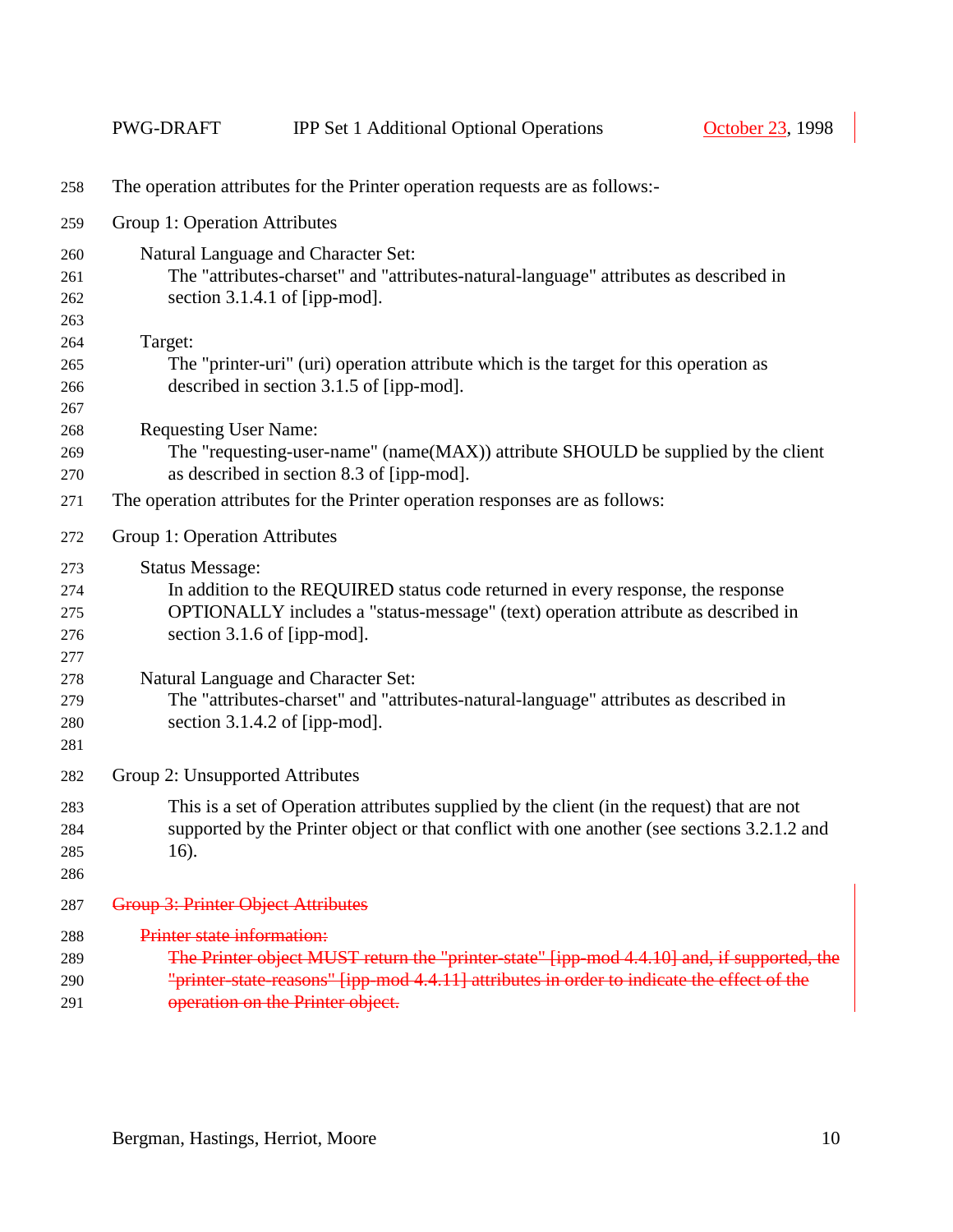#### **4.1 Pause-Printer**

This operation allows a client to stop the Printer object from scheduling jobs on all its devices.

Depending on implementation, the Pause-Printer operation MAY also stop the Printer from

processing the current job or jobs. Any job that is currently being printed is either stopped as

soon as the implementation permits or is completed, depending on implementation. The Printer

object MUST still accept create operations to create new jobs, but MUST prevent any jobs from

entering the 'processing' state.

 If the Pause-Printer operation is supported, then the Resume-Printer operation MUST be supported, and vice-versa.

The IPP Printer stops the current job(s) on its device(s) that were in the 'processing' or

'processing-stopped' states as soon as the implementation permits. If the implementation

supports the "printer-state-reasons" attribute and the devices will take appreciable time to stop,

the IPP Printer adds the 'moving-to-paused' value to the Printer object's "printer-state-reasons"

attribute. When the device(s) have all stopped, the IPP Printer transitions the Printer object to the

'stopped' state, removes the 'moving-to-paused' value, if present, and adds the 'paused' value to

- the Printer object's "printer-state-reasons" attribute.
- When the current job(s) complete that were in the 'processing' state, the IPP Printer transitions
- them to the 'completed' state. When the current job(s) stop in mid processing that were in the
- 'processing' state, the IPP Printer transitions them to the 'processing-stopped' state and, if the

"job-state-reasons" attribute is supported, adds the 'printer-stopped' value to the job's "job-state-

reasons" attribute.

Note: for any jobs that are 'pending' or 'pending-held', the 'printer-stopped' value of the jobs'

"job-state-reasons" attribute also applies. However, the IPP Printer NEED NOT update those

job's "job-state-reasons" attributes and only need return the 'printer-stopped' value when those

- jobs are queried (so-called "lazy evaluation").
- Whether the Pause-Printer operation affects jobs that were submitted to the device from other

sources than the IPP Printer object (see the any\*\*\*> arrow in the figure above) in the same

way that the Pause-Printer operation affects jobs that were submitted to the IPP Printer object

using IPP, depends on implementation, i.e., on whether the IPP protocol is being used as a

- universal management protocol or just to manage IPP jobs, respectively.
- The IPP Printer MUST accept the request in any state, transition the Printer to the indicated new
- 323 "printer-state" before returning, and return the indicated "printer-state", "printer-state-reasons",
- and status code as follows:

| Current         | <b>New</b>      | "printer-  | IPP Printer's response status code and action: |
|-----------------|-----------------|------------|------------------------------------------------|
| "printer-state" | "printer-state" | state-     |                                                |
|                 | returned        | reasons"   |                                                |
| 'idle'          | 'stopped'       | paused'    | 'successful-ok'                                |
| processing'     | processing'     | moving-to- | <b>OPTION</b> 1: 'successful-ok';              |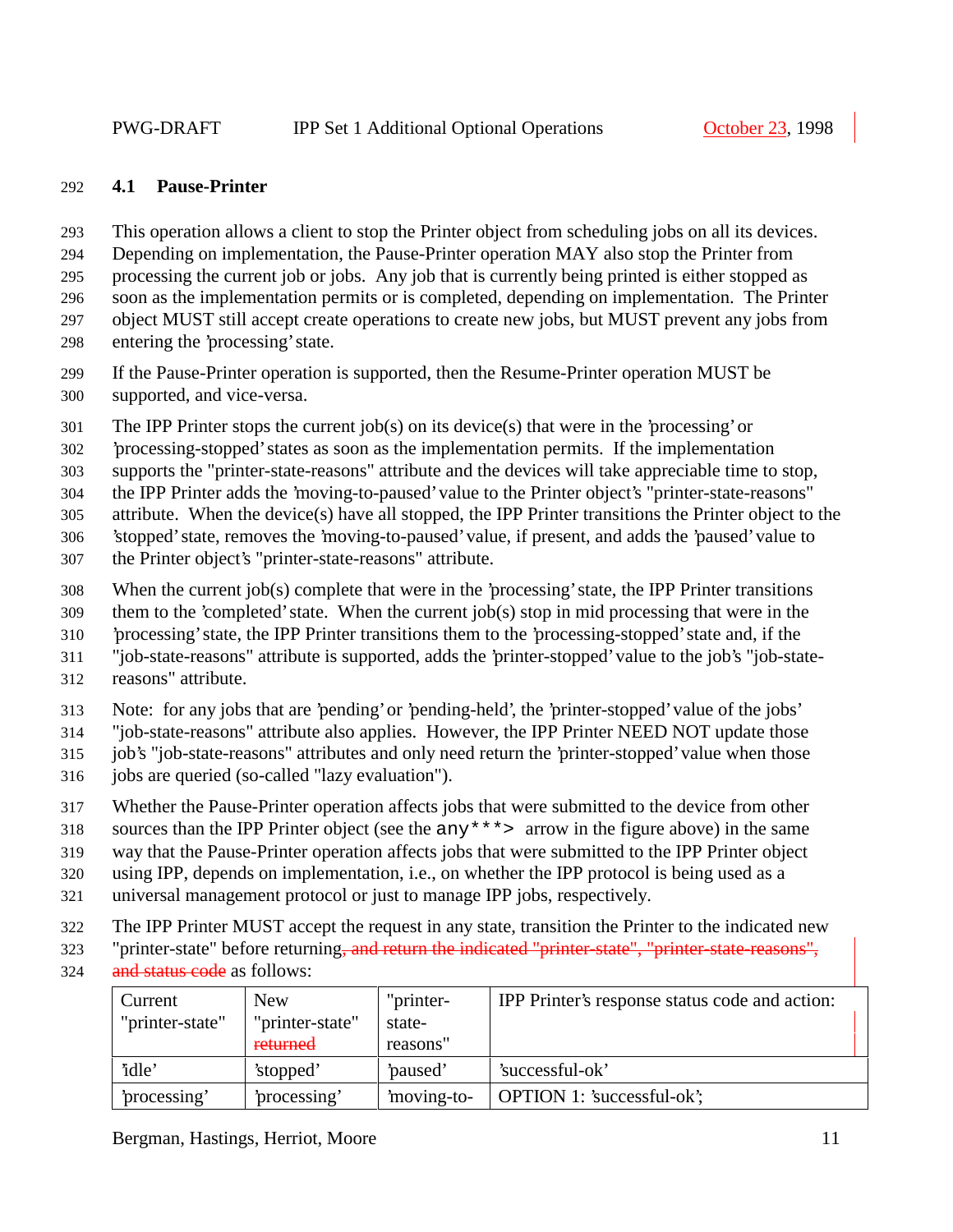|              |           | paused' | Later, when all output has stopped, the "printer-<br>state" becomes 'stopped', and the 'paused' value<br>replaces the 'moving-to-paused' value in the<br>"printer-state-reasons" attribute |
|--------------|-----------|---------|--------------------------------------------------------------------------------------------------------------------------------------------------------------------------------------------|
| 'processing' | 'stopped' | paused' | <b>OPTION 2: 'successful-ok';</b><br>all output stopped immediately                                                                                                                        |
| 'stopped'    | 'stopped' | paused' | 'successful-ok'                                                                                                                                                                            |

325 *Access Rights:* The requesting user must be an operator or administrator of the Printer object.

326 Otherwise, the IPP Printer MUST reject the operation and return: 'client-error-forbidden', 'client-327 error-not-authenticated', or 'client-error-not-authorized' as appropriate.

#### 328 **4.1.1 Add a new 'moving-to-paused' value to the "printer-state-reasons" attribute**

- 329 The following new keyword value is specified for use with the "printer-state-reasons" Printer 330 Description attribute:
- 331 'moving-to-paused': The Printer object's operator or administrator has paused the Printer 332 object using the Pause-Printer operation or other means, but it has not yet stopped 333 producing output. When all the devices stop producing output, the Printer object MUST 334 replace this value with the 'paused' value.

#### 335 **4.2 Resume-Printer**

- 336 This operation allows a client to resume the Printer object scheduling jobs on all its devices. If
- 337 the Printer object supports the "printer-state-reasons" attribute, it MUST remove the 'paused' and
- 338 'moving-to-paused' values from the Printer object's "printer-state-reasons" attribute, if present. If
- 339 there are no other reasons to keep a device paused (such as media-jam), the IPP Printer
- 340 transitions itself to the 'processing' or 'idle' states, depending on whether there are jobs to be
- 341 processed or not, respectively, and the device(s) resume processing jobs.
- 342 If the Pause-Printer operation is supported, then the Resume-Printer operation MUST be
- 343 supported, and vice-versa.
- 344 The IPP Printer removes the 'printer-stopped' value from any job's "job-state-reasons" attributes
- 345 contained in that Printer.
- 346 The IPP Printer MUST accept the request in any state, transition the Printer object to the
- 347 indicated new state, and return the indicated "printer-state" and status code as follows:

| Current         | New "printer-state" | IPP Printer's response status code and action: |
|-----------------|---------------------|------------------------------------------------|
| "printer-state" | returned            |                                                |
| 'idle'          | 'idle'              | 'successful-ok'                                |
| processing'     | processing'         | 'successful-ok'                                |
| 'stopped'       | processing'         | 'successful-ok';                               |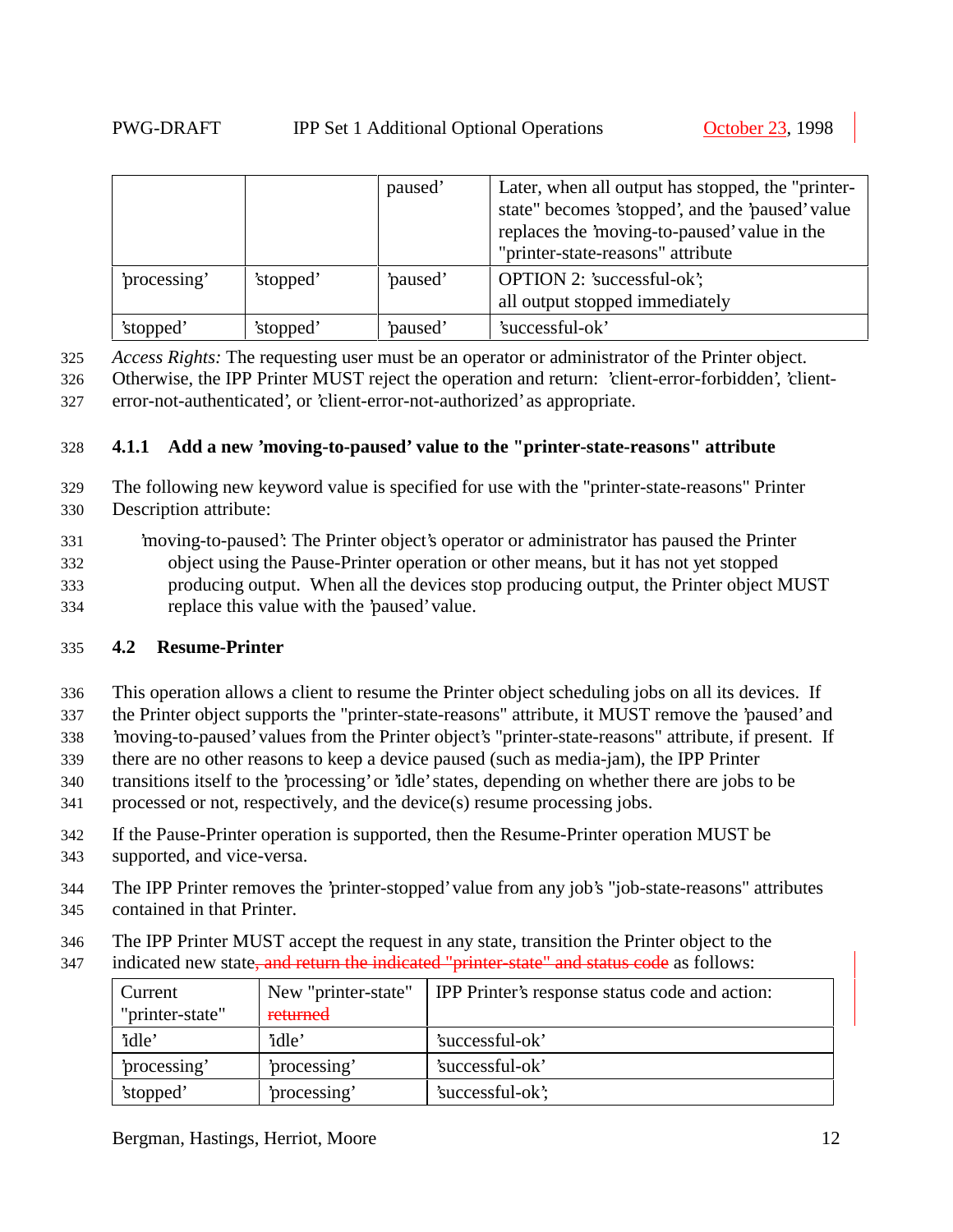|           |        | when there are jobs to be processed     |
|-----------|--------|-----------------------------------------|
| 'stopped' | 'idle' | 'successful-ok';                        |
|           |        | when there are no jobs to be processed. |

*Access Rights:* The requesting user must be an operator or administrator of the Printer object.

 Otherwise, the IPP Printer MUST reject the operation and return: 'client-error-forbidden', 'client-error-not-authenticated', or 'client-error-not-authorized' as appropriate.

#### **4.3 Purge-Jobs**

This operation allows a client to remove all jobs from an IPP Printer object, regardless of their

job states, including jobs in the Printer object's "job-history" (see Section 3.1). After a Purge-

Jobs operation has been performed, a Printer object MUST return no jobs in subsequent Get-Job-

Attributes and Get-Jobs responses (until new jobs are submitted).

Whether the Purge-Jobs (and Get-Jobs) operation affects jobs that were submitted to the device

from other sources than the IPP Printer object (see the any\*\*\*> arrow in the figure in Section

4) in the same way that the Purge-Jobs operation affects jobs that were submitted to the IPP

Printer object using IPP, depends on implementation, i.e., on whether the IPP protocol is being

used as a universal management protocol or just to manage IPP jobs, respectively.

 Note: if an operator wants to cancel all jobs without clearing out the job history, the operator uses the Cancel-Job operation on each job instead of using the Purge-Job operation.

 The Printer object MUST accept this operation in any state and transition the Printer object to the 'idle' state.

*Access Rights:* The requesting user must be an operator or administrator of the Printer object.

 Otherwise, the IPP object MUST reject the operation and return: client-error-forbidden, client-error-not-authenticated, and client-error-not-authorized as appropriate.

### **5 Security Considerations**

For the job operations in Set 1 (Section 2), the requesting user must either be the submitter of the

job or an operator or administrator of the Printer object (see [ipp-mod] Section 1). Otherwise,

the IPP object MUST reject the operation and return: 'client-error-forbidden', 'client-error-not-

authenticated', or 'client-error-not-authorized' as appropriate. See [ipp-mod] Section 8.3 on the

two ways that the client MUST specify the user who is performing each IPP operation.

For the printer operations in Set 1 (Section 4), the requesting user must by an operator or

administrator of the Printer object (see [ipp-mod] Section 1). The means for authorizing an

operator or administrator of the Printer object are not specified in either [ipp-mod] or this

document.